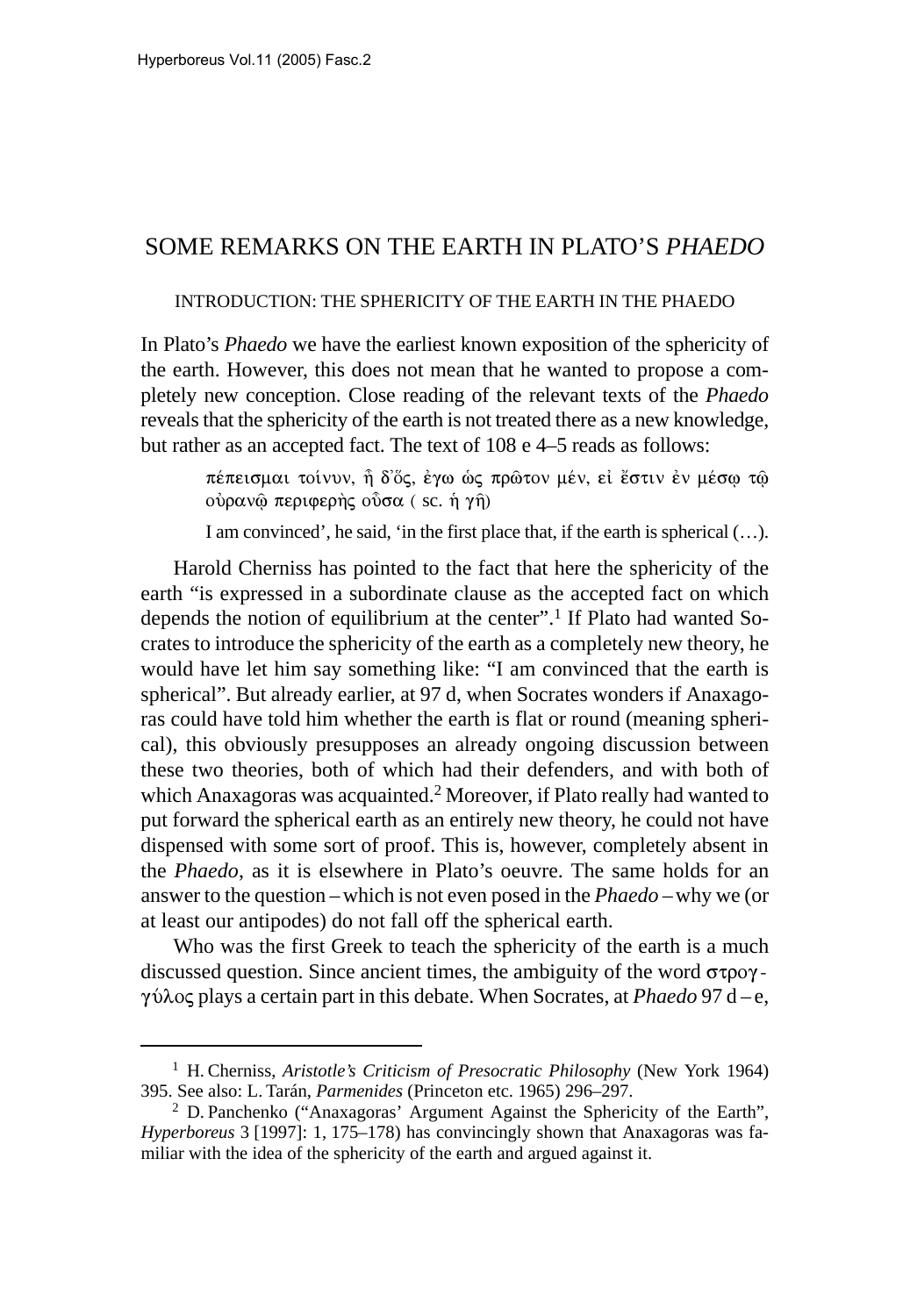wonders what the shape of the earth is, Plato uses the word  $\sigma \tau \rho o \gamma \gamma o \lambda o \varsigma$ . It is precisely the ambiguity of this word that made some scholars deny that Plato was advocating here the sphericity of the earth.<sup>3</sup> We do not have to repeat in detail the refutations of this interpretation.<sup>4</sup> The main arguments are: (1) in 97 d – e, στρογγύλη ('round') opposed to πλατεῖα ('flat') must mean 'spherical', not 'disk-like'.5 (2) Plato's assertion that, seen from above, the earth looks like a twelve-paneled sphere ( $\tilde{\omega}$ σπερ αίδ $\omega$ δεκάσκυτοι σφαΐραι, 110 b 6–7) by itself should be enough to discount the theory that Plato adhered to the Ionian view of the earth as a disk.<sup>6</sup> (3) Socrates' argument, at  $108 e - 109 a$ , that the earth needs nothing to support it than its 'equiformity' (δμοιότης) and 'equilibrium' (ισορροπία) presupposes its sphericity.<sup>7</sup> (4) In an unequivocal context (and it is argued in 1– 3 that this is the case), the normal Greek word for 'spherical' is  $\sigma \tau \rho \partial \gamma \gamma \partial \rho \partial \zeta$ ('round'). In English too the earth is commonly called 'round', rather than 'spherical'. (5) Finally, the whole dramatic and serious context – Socrates' last words on his dying-bed – involves that Socrates would not have uttered something trivial like the earth being flat and round, as it is conceived already in Homer.

### Anaximander and the shape of the earth

The ambiguity of the word  $\sigma \tau \rho \circ \gamma \circ \lambda \circ \varsigma$  has obscured the discussion of the earth's shape almost from the beginning. Most scholars agree that Anaximander conceived the earth like a column-drum.<sup>8</sup> Diogenes Laërtius, how-

<sup>3</sup> T. G. Rosenmeyer, "*Phaedo* 111 c 4 ff.", *ClQ* 6 (1956) 193–197. J. S. Morrison, "The Shape of the Earth in Plato's Phaedo", *Phronesis* 4 (1959) 101–119. D. Fehling, "Das Problem der Geschichte des griechischen Weltmodells vor Aristoteles", *RhM* 128 (1985) 195–231.

<sup>4</sup> See e. g. W. M. Calder III, "The Spherical Earth in Plato's Phaedo", *Phronesis* 3 (1958) 121–125; W.J. Verdenius, "Notes on Plato's Phaedo", *Mnemosyne* 11 (1958) 192–243; D. R. Dicks, *Early Greek Astronomy to Aristotle* (Ithaca – New York 1970) 98–99.

<sup>5</sup> Cf.: Ch. H. Kahn, *Anaximander and the Origins of Greek Cosmology* (New York 1960) 118.

 $6$  Cf. Dicks (n. 4) 98.

<sup>7</sup> Why Ebert holds that also a cylinder or a cone would answer the description, I do not understand. See: Th. Ebert, *Platon. Phaidon. Übersetzung und Kommentar* (Göttingen 2004) 435: "Was Sokrates hier sagt, trifft nicht nur auf kugelförmige Gegenstände zu. Auch ein Zylinder oder ein Kegel würde dieser Beschreibung entsprechen".

<sup>&</sup>lt;sup>8</sup> Actually, this interpretation is the combination of three rather corrupted texts. In two of them, the shape of the earth is said to be like a column of stone, and in the third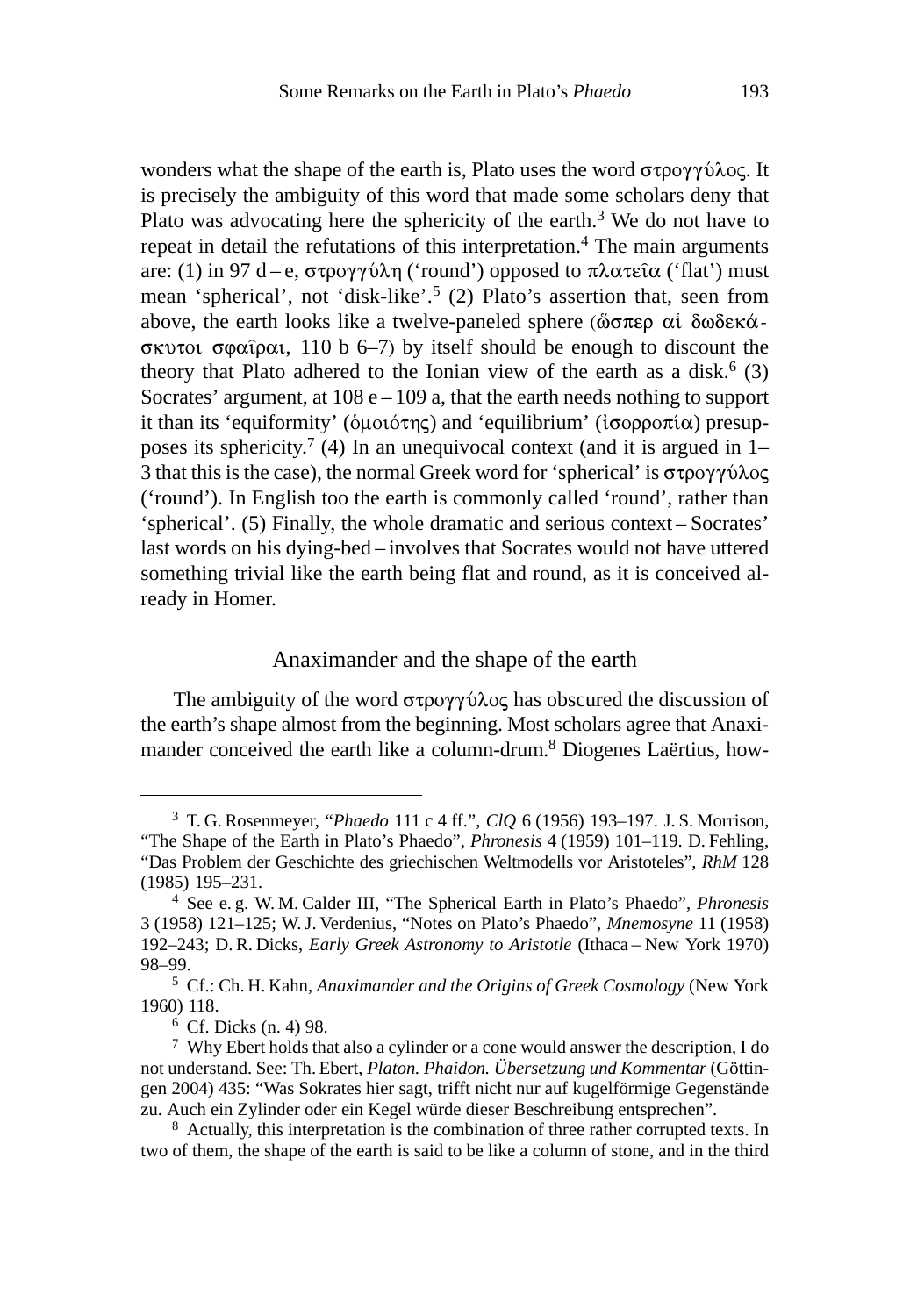ever, ascribes the sphericity of the earth to Anaximander, calling it  $\sigma\varphi\alpha_1\varphi\circ\varphi\alpha_2$ ειδής (D. L., 2. 1 = DK 12 A 1). It is generally accepted that he was confused here. Recently, I have argued that Diogenes must have been victim of the fallacy of anachronism, as he simply was not able to imagine that anyone could believe the earth to be something other than a sphere.<sup>9</sup> In reaction to this, Daniel Graham suggested, that Diogenes was confused between Anaximander and Anaxagoras.10 This suggestion does not help, however, as Anaxagoras did not teach the sphericity of the earth either.<sup>11</sup>

As an alternative explanation I would like to recall to a suggestion, made by Erich Frank as early as 1923: perhaps Diogenes was misled by the ambiguity of the word  $\sigma \tau \rho \circ \gamma \circ \lambda \circ \varsigma$ , which, as we have seen, may mean both 'circular' and 'spherical'. After having shown how Theophrastus' indication of Parmenides' earth by the word στρογγύλος has been mistaken by a later doxographer to mean 'spherical', Frank writes: "Durch dasselbe Mißverständnis kommt wahrscheinlich auch Anaximander zu dieser unverdienten Ehre".12 The shape of the earth according to Anaximander is described by Hippolytus, in a text that goes also back to Theoprastus, $13$  by the word στρογγύλος (DK 12 A 11 [3]). Frank's denial of the sphericity of the earth as a doctrine taught by Parmenides has been contested.<sup>14</sup> However this may be, we may imagine how Diogenes, reading the same word for Anaximander's earth as was used by Theoprastus in the case of Parmenides (στρογγύλος), must have thought that 'spherical' was meant. So he replaced it wrongly by σφαιροειδής.

it is said to be cylindrical, its height being three times its diameter. See DK 12 A 11, 25, and 10.

<sup>9</sup> D. L. Couprie e. a., *Anaximander in Context* (Albany 2003) 174.

<sup>10</sup> D. W. Graham, "Review of 'Anaximander in Context'", *Ancient Philosophy* 24 (2004) 453.

<sup>&</sup>lt;sup>11</sup> See DK 59 A 42 (5). Jørgen Mejer, to whom Graham refers, does not include the sphericity of the earth into his suggestion of a confusion between Anaximander and Anaxagoras. He confines it to the next lines (put between brackets in DK 12 A 1), which are on the light of the moon and the size of the sun, and which certainly belong to Anaxagoras. See: J. Mejer, *Diogenes Laërtius and his Hellenistic Background* (Wiesbaden 1978) 22 and 26.

<sup>12</sup> Cf. E. Frank, *Plato und die sogenannten Pythagoreer. Ein Kapitel aus der Gechichte des griechischen Geistes* (Halle 1923) 200. See also: Kahn (n. 5) 56.

<sup>13</sup> Cf. Kahn (n. 5) 15: "All of the information which this author (sc. Hippolytus) gives us concerning Anaximander (…) comes from Theophrastus and from no other source".

<sup>14</sup> See, e. g., Cherniss (n. 1) 395, and W. Burkert, *Weisheit und Wissenschaft. Studien zu Pythagoras, Philolaos und Platon* (Nürnberg 1962) 283–284.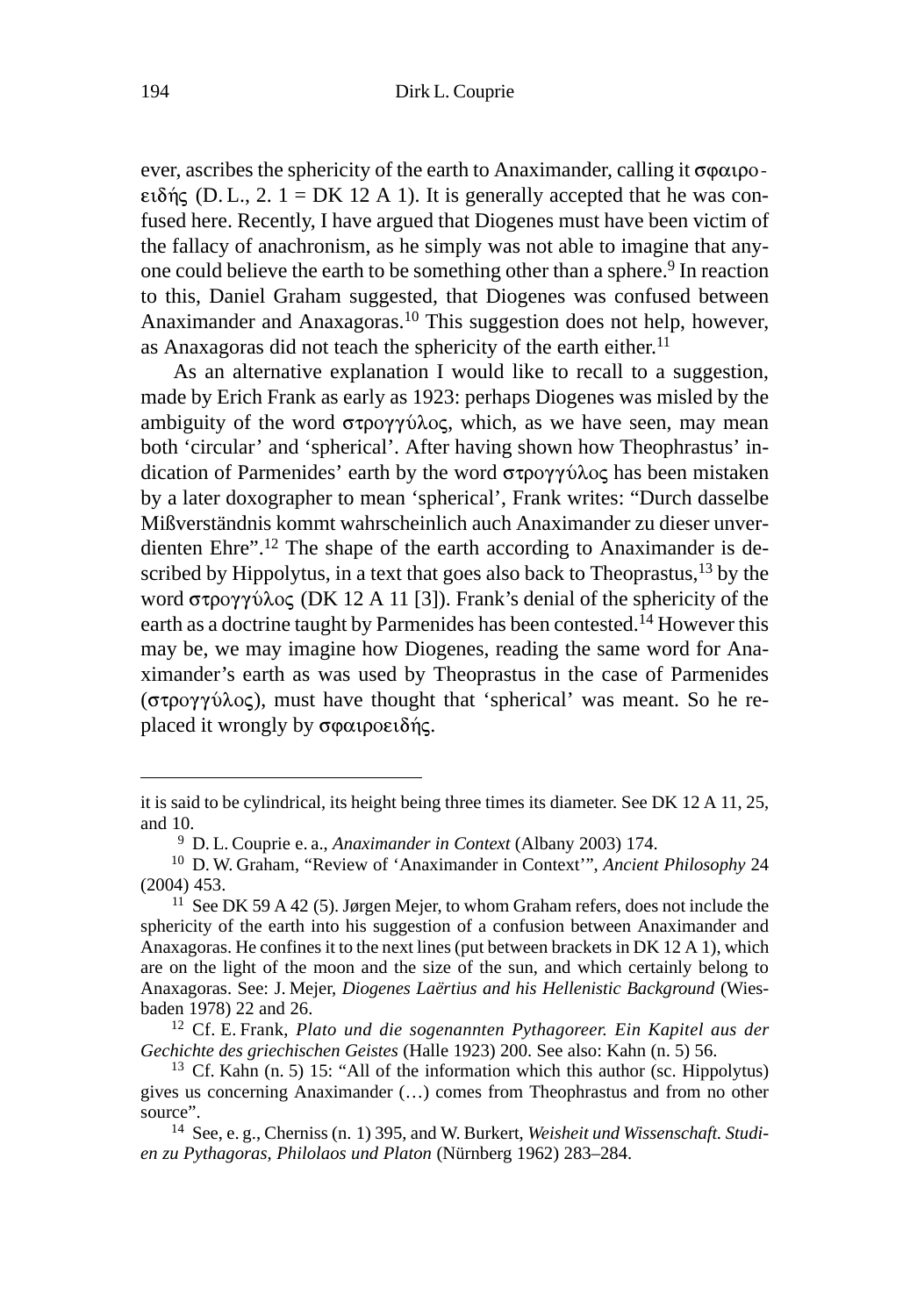As a matter of fact, it was neither Anaximander nor, according to most scholars, Parmenides who was the originator of the concept of a spherical earth. Frank's thorough investigation into Plato and the so-called Pythagoreans pointed to Archytas as the most likely candidate, although his conclusions, as already said, have been challenged.15 However, I will not speculate further about who was the first to hold the earth to be spherical, but return to the *Phaedo*.

## Socrates' proof of the stability of the earth

Socrates explicitly refrains from what he had asked from Anaxagoras at  $97 d-e$ , to wit the answer to the question why it is better for the earth to be spherical. At 108 d he gives as a reason for this that it would take more time than he had left before he had to drink the poisoned cup. We may understand his problem when we see how Aristotle, in his *De caelo*, still has difficulties in fighting some empirical arguments for a flat earth, which he overcomes at last by means of a metaphysical argument: the sphere is the natural shape for a body that, consisting of the heaviest element, is amassed at its natural place, which is below, and in a spherical universe this means: at the center of that universe (Arist. *De caelo* 2. 13–14). This typically Aristotelian argument Socrates of course did not know. So one can imagine that to counterargue the defenders of a flat earth would have taken more time than the few hours that were left before his death.

Socrates does offer a solution, however, to the other question he had expected Anaxagoras to answer, viz. why it is better for the earth to be at the center of the universe (at  $108 e - 109 a$ ). This question has become urgent since Anaximander had proclaimed that the earth floats unsupported in space. As is clear from Aristotle's discussion in *De caelo*, this question is equivalent to: why does the earth not fall.<sup>16</sup> In conformity with his demands for a really philosophical answer, the solution offered by Socrates is, that the earth, being at the center of the universe, has no reason to go elsewhere. This answer clearly is meant to be opposed to solutions in physical terms, such as that the earth does not fall because it is supported by air or kept in its place by a vortex. With his solution, Socrates wants to prove that "mind is the king of heaven and earth", as Plato expresses it later, at *Philebus* 28 c 7– 8. It is almost tragical, however, that the argument, put into the mouth of the

 $15$  See note 14.

<sup>16</sup> Cf. Fehling (n. 3) 224: "…daß es Aristoteles in *De caelo* gar nicht um die Weltbau geht, sondern nur um die Frage, warum die Erde nicht fällt".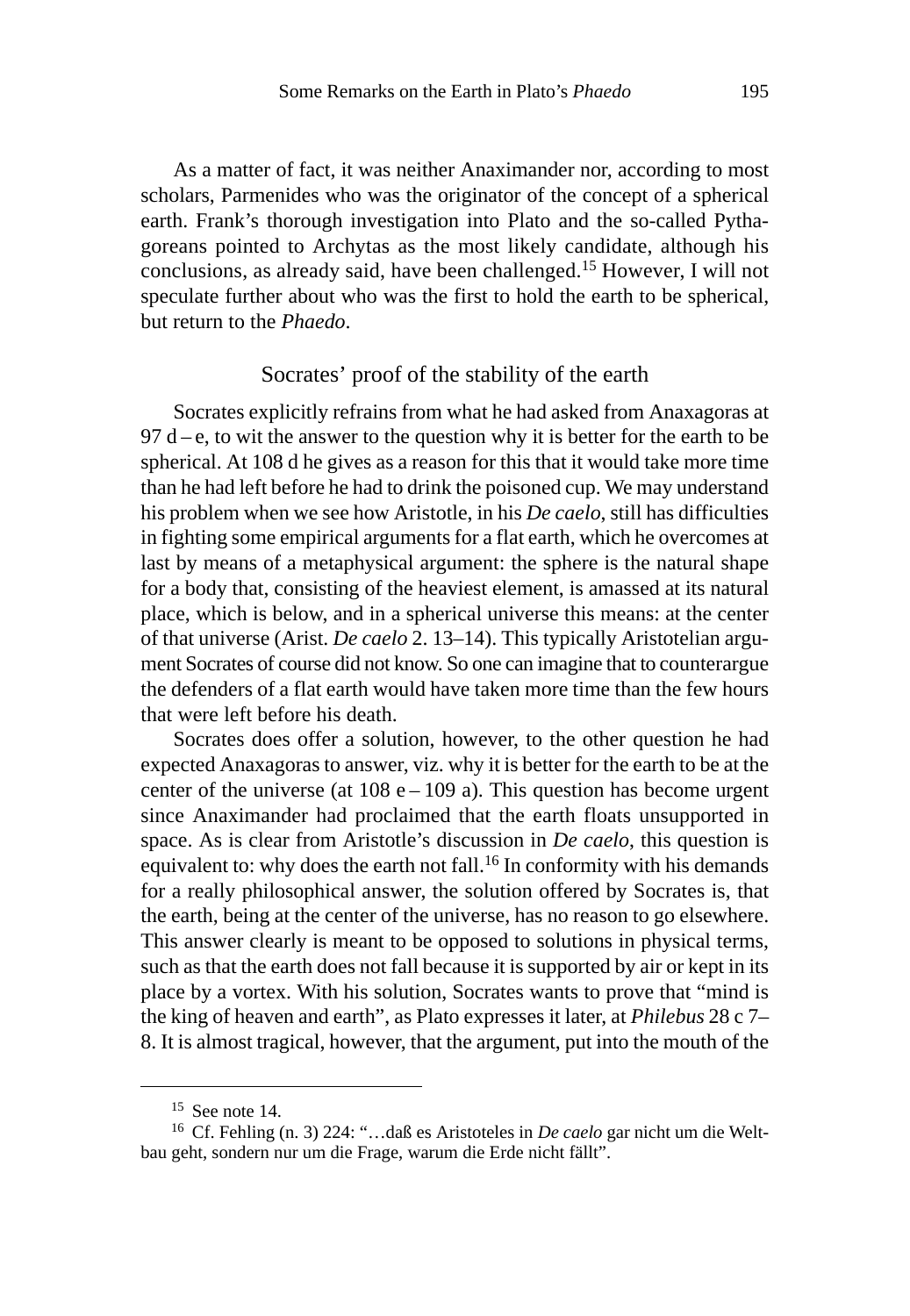dying Socrates, is fallacious, for the simple reason that the earth is not at the center of the universe. Aristotle, who ascribes the argument to Anaximander but is evidently arguing with the text of the *Phaedo*, ridicules it by saying that for the same reason a hair, on which was pulled from all sides with equal strength, would not break (Arist. *De caelo* 295 b 31). Ironically, however, his own argument why the earth rests at the center of the universe was equally false, and for the same reason.

### The dodecahedron-shaped earth

After having stated, at 108 e 4–5, that the earth is spherical ( $\pi \epsilon \rho \psi$ ), at 110 b 6–7 Plato compares it with a multi-colored ball, made of twelve pieces of leather. Although he does not mention the shape of those pieces, it is commonly accepted that he has in mind the dodecahedron, which is the fifth of the so-called Platonic bodies, consisting of twelve regular pentagons, as can be seen on the picture below.17



Figure 1: a dodecahedron

A leather dodecahedron, stuffed like the balls that Socrates mentions, or inflated like the one that lies on my desk, makes a rather perfect sphere. This is how Theodor Ebert understands the comparison, when he says that the

<sup>17</sup> In the *Timaeus* 55 c, the dodecahedron is reserved for the shape of the universe as a whole, whereas the other regular bodies (tetrahedron, octahedron, icosahedron, cube) make up the elements (fire, air, water, and earth respectively). One may wonder, by the way, why Plato did not designate the cubical shape to the earth, which consists predominantly of the element earth.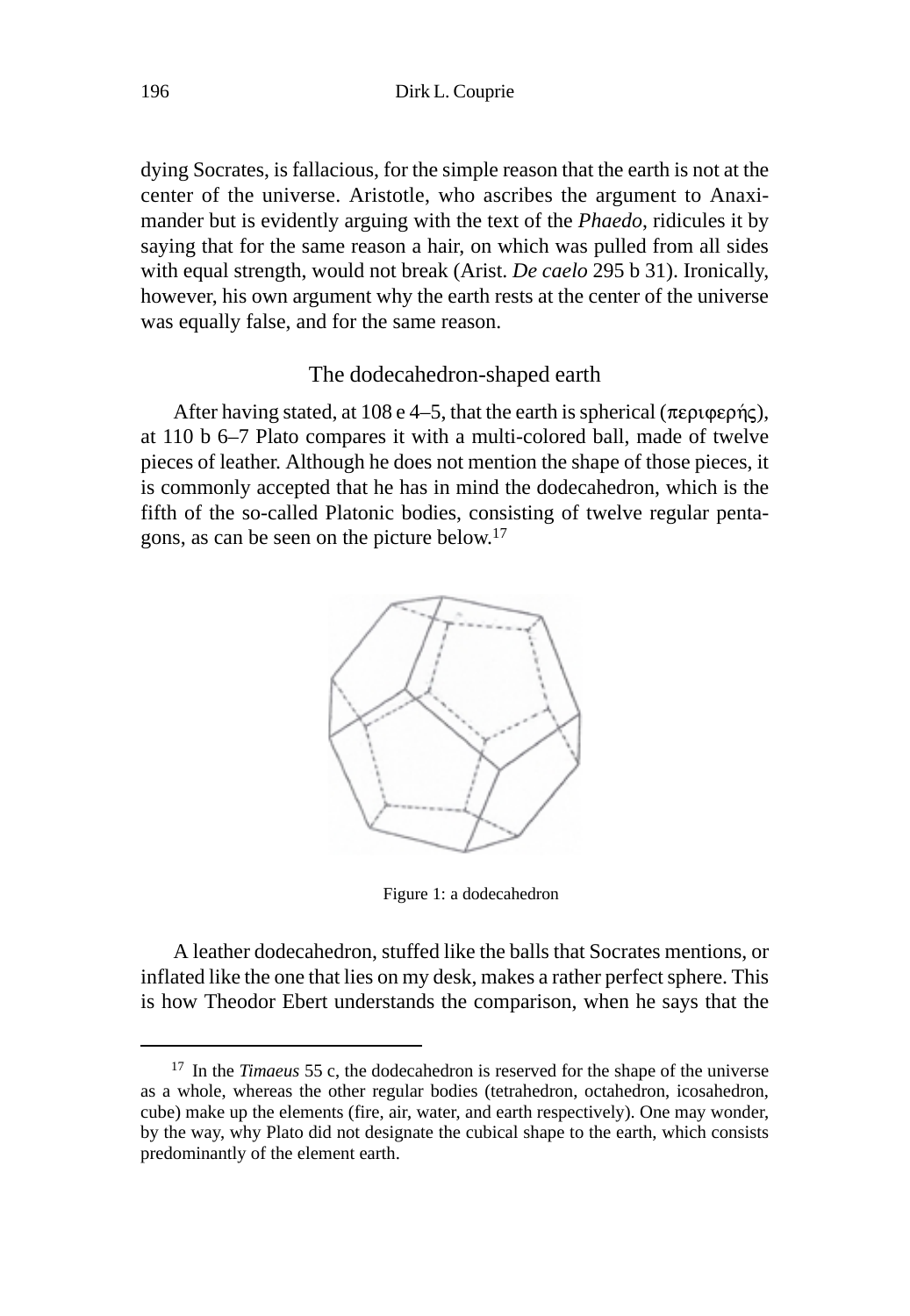pentagons which build the faces of this dodecahedron must not be thought of as flat, but as curved.18 And this is obviously also how most commentaries tacitly understand it, without paying further attention to it.19 The illustration below may elucidate this interpretation, which I believe to be only partially right, as will be explained hereafter.



Figure 2: a dodecahedron blown up onto a sphere (front view)

Scholars like Baensch, Fehling, Frank, and Friedländer, who have tried to visualize Plato's earth, completely ignore the image of the dodecahedron.<sup>20</sup> It seems to me, however, that Plato's comparison of the earth with a dodecahedron is not just incidental. From the *Timaeus* it is clear, that to Plato the regular bodies are very special mathematical objects. When he uses the dodecahedron, then, for his description of the shape of the earth, he must have done so intentionally. Moreover, he must have realized that a dodecahedron is the regular polyhedron that comes closest to a sphere, but that, of course, it *is not* a sphere. The dodecahedron is, so to speak, a sphere with excavated or cut out dents or hollows. This is exactly the way Plato, just before introducing the comparison of the ball of twelve pieces, describes the earth: "all over the world, there are

<sup>18</sup> Ebert (n. 7) 438.

<sup>&</sup>lt;sup>19</sup> Just a few examples: J. Burnet, *Plato's Phaedo* (Oxford 1956 [<sup>1</sup>1911]) 109 note at 110 b 6; Dicks (n. 4) 232 n. 122; H. Tredennick, *Plato. The Last Days of Socrates* (London 1953) 168 n. 54; L. Robin (ed.), Platon. *Oeuvres Complètes* IV, 1 *Phédon* (Paris 1963) 89 n. 3.

<sup>20</sup> O. Baensch, "Die Schilderung der Unterwelt in Platons *Phaidon*". *Archiv für Geschichte der Philosophie* 16 (1903) 190; Fehling (n. 3) 197; Frank (n. 12) 24; P. Friedländer, "Die Anfänge der Kugelgeographie", *JDAI* 29 (1914) 99 and 104.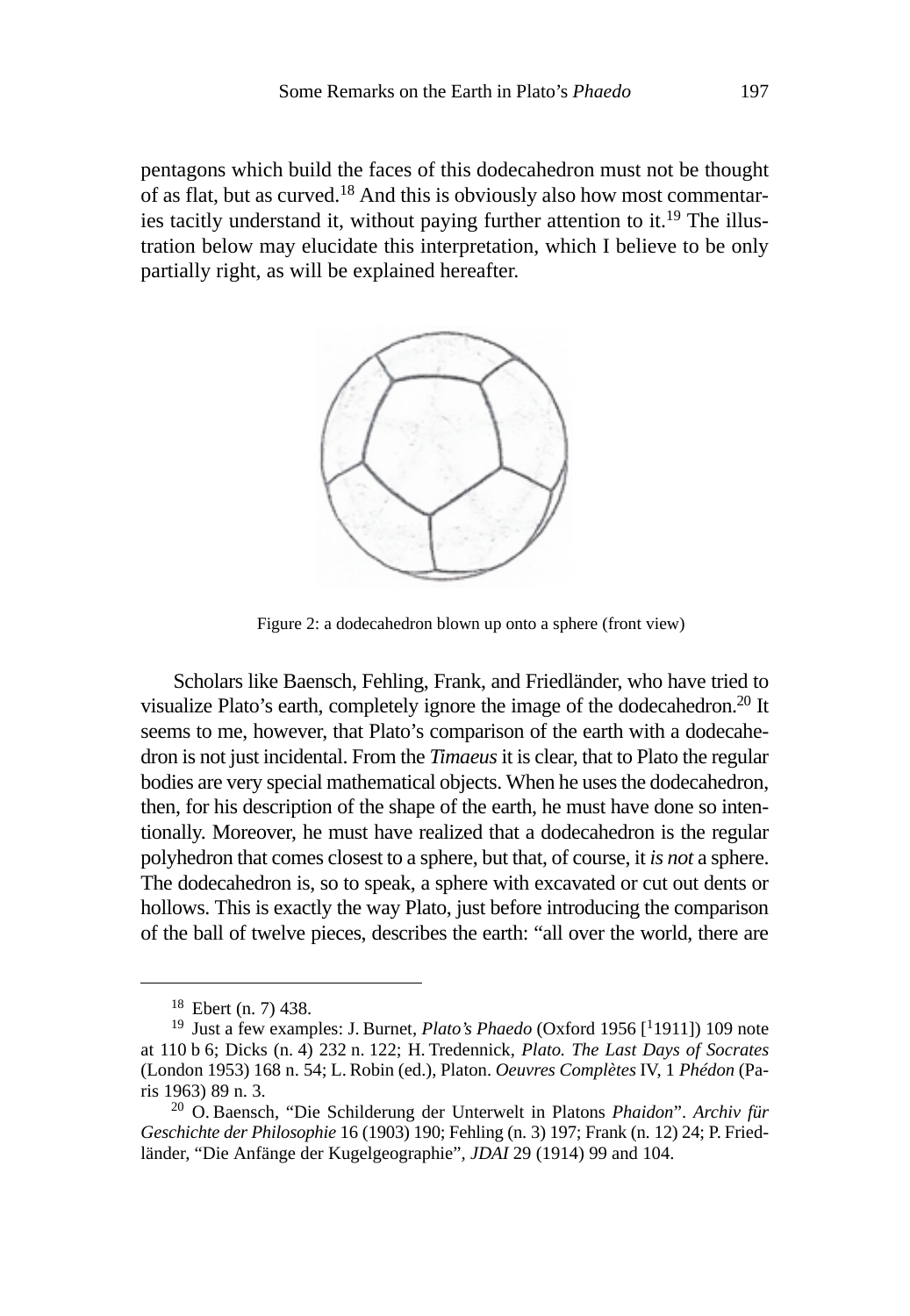many hollows" (109 b 5). As far as I know, nobody has drawn the simple consequence that those hollows must be the twelve pentagonal faces of the dodecahedron.21

Perhaps one reason why this has remained unnoticed is, that Plato speaks of "many hollows", whereas a dodecahedron has only twelve faces. One must remember, however, that at 109 b 5 Plato is introducing the notion of hollows or cavities and has not yet spoken of the shape of the earth as a dodecahedron, which is only introduced at 110 b. Therefore, at 109 b 5, he still speaks rather vaguely of "many" hollows. Another reason why nobody has identified Plato's hollows in the earth with the dents that make the difference between a dodecahedron and a sphere, might be that the sentence just quoted is followed by the words: "... of all sorts of shape and size". And elsewhere (111 c  $5-d2$ ): "... and in the earth, in the cavities all over its surface, are many regions, some deeper and wider than that in which we live, others deeper but with a narrower opening than ours, while others again are shallower than this and broader". This seems hardly applicable to a dodecahedron, which consists of identical regular pentagons. I think, however, that we have to read these words keeping in mind the description of our part of the earth – one of those hollows – which is given at  $109$  a  $9 - b$ 4: "… it (sc. the earth) is very big … and … we who live between the Phasis river and the pillars of Hercules inhabit only a small part of it, living round the coast of the sea like ants or frogs by a pond, while many others live elsewhere, in many similar regions". Of course, the other regions are not all shaped like the lands around the Mediterranean Sea, but they are, so to speak, "filled up" in different ways by lands and seas. In that sense, they will show "different shapes and sizes", some being "deeper and wider", others "shallower and broader".

We might say that Plato, as the discussion on the shape of the earth is concerned, uses the image of the dodecahedron in order to illustrate the combined ideas of a flat earth (any face of the dodecahedron) and that of a spherical earth (the entire dodecahedron).<sup>22</sup> The dodecahedron however, as

<sup>&</sup>lt;sup>21</sup> One might object that  $\kappa$  ot  $\lambda$  oc usually means something concave, whereas the surfaces of the pentagons of the dodecahedron are flat. My guess is, however, that in this context the word indicates the twelve pentagonal excavations cut out of the circumscribed sphere (cf. Figure 3 p. 9 below). Moreover, the flatness of these surfaces has not to be taken too litterally. Just as in the case of a spherical surface of the earth, an irregular surface with mountains, valleys, and seas is meant.

 $22$  A dodecahedron with circular openings in the pentagons, dated ca. 200 BC, which is preserved in the Rheinisches Landesmuseum in Bonn, unintentionally illus-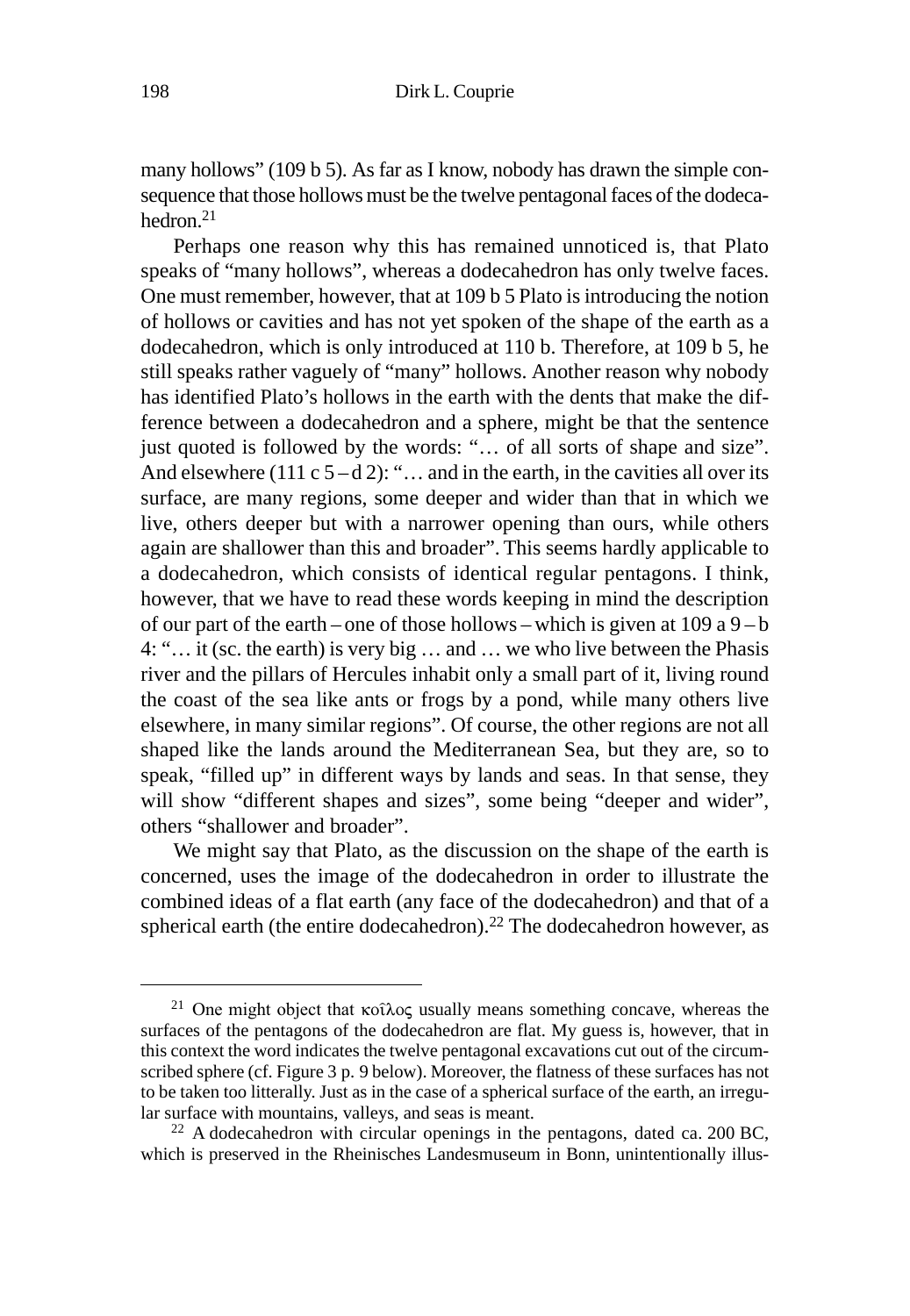said before, is not a perfect sphere. My guess is that the dodecahedron represents the shape of the empirical or apparent earth, whereas the sphere represents the shape of what Plato calls the real earth. How these two shapes are interrelated will become clearer soon, after we have discussed another textual problem.

## The one who lives at the bottom of the sea

The shape of the earth is also at stake at the description of the apparent and the real earth at 109 b ff. Let us first look at the strange passage where Plato compares us – the dwellers of the hollow that is formed by the basin of the Mediterranean Sea – with "someone who lives in the middle of the bottom of the sea (who) would believe to live upon the surface of the sea" (109 c 5–6). As far as I know, nobody has noticed that something is wrong with this text. First of all, how do we have to imagine someone who lives under water to think that he lives at the surface of the water (οἴοιτό τε ἐπὶ τῆς θαλάττης οἰκεῖν)? Secondly, the comparison does not fit. Plato compares us, who live at the bottom of the air-sea, with a man who lives at the bottom of the water-sea. We believe that the air is the sky, just as the sea-dweller believes that the sea is the sky. He does not notice that the sky, in which the celestial bodies move, is above the surface of the sea. In the same way we have no idea that the real sky is above the surface of what we call the sky, but which is only the air. So far so good. We do not believe, however, that we live at the surface of our airsea, as the parallel with the sea-dweller would require, but we assume that we live at the surface of the earth (οἴεσθαι ἄνω ἐπὶ τῆς γῆς οἰκεῖν). Something has gone wrong here.

Rather than thinking that Plato had a black-out, I would suggest to omit the clause οἴοιτό τε ἐπὶ τῆς θαλάττης οἰκεῖν καὶ at 109 c 5–6, which looks to me as the insertion of a copyist, who unsuccessfully tried to improve the text. This would also do with the somewhat awkward repetition of words: πελάγους – θαλάττης – ὕδατος – θάλατταν, and also οἴοιτο – ήγοῖτο. What remains makes perfect sense and contains the comparison Plato must have thought of. The passage in question, then, will read like this: "We do not realize that we are living in the earth's hollows, and suppose that we are living up above the top of the earth, just as if someone

trates Plato's image very nicely. See: M. Emmer (ed.), *The Visual Mind. Art and Mathematics* (Cambridge, Mass. 1993) 216.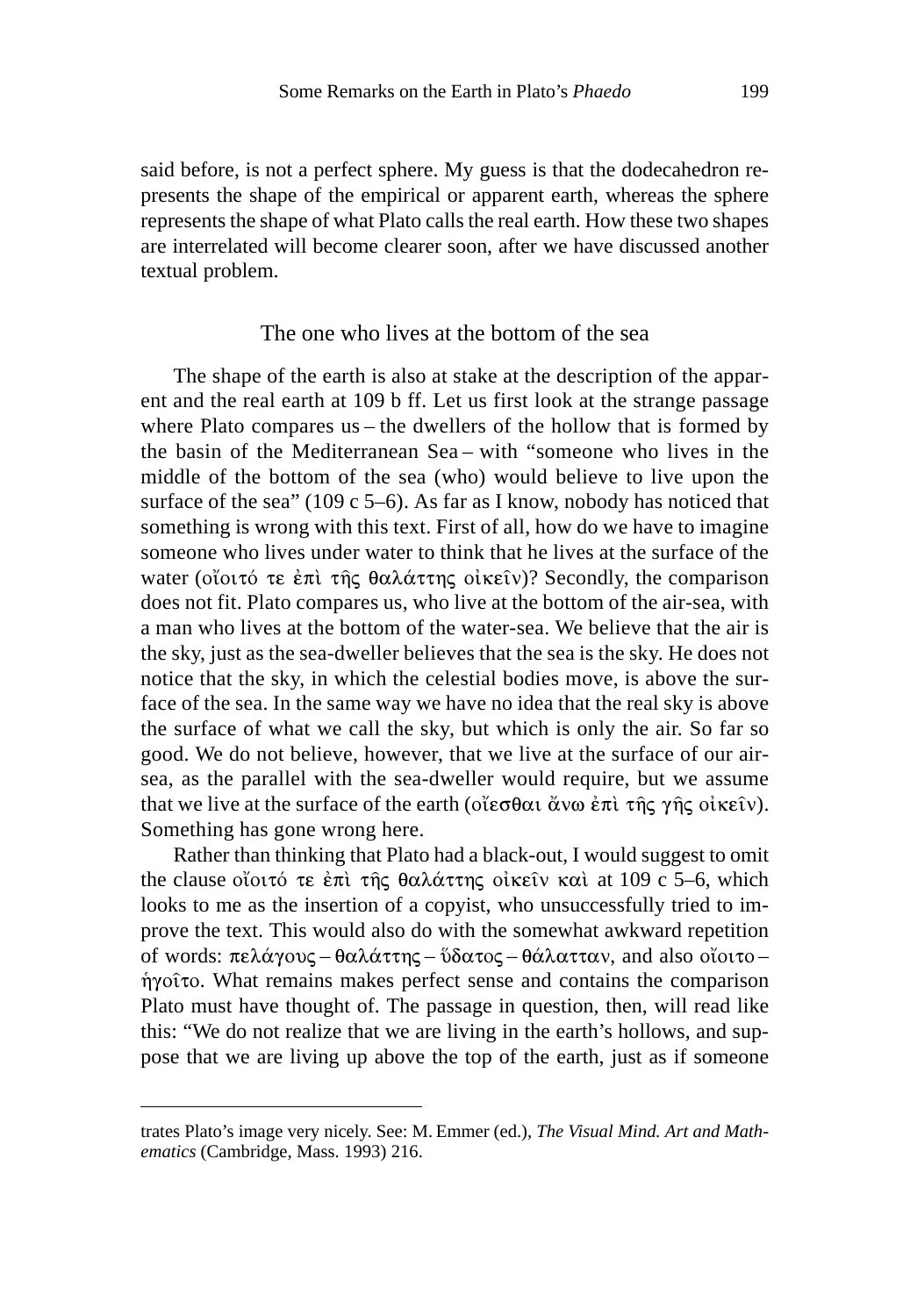living in the middle of the sea, noticing the sun and the stars through the water, were to imagine that the sea was the sky".

#### Dodecahedron and sphere

The consequence of the simile used by Socrates is that what we call the sky must have a surface itself, separating the air and the ether (109 b 9), just like the sea, as we know, has a surface, which separates the sea and the air, although the dweller at the bottom of the sea is unaware of it. The intention of the comparison is that what we think to be the sky is only the air, and not the real sky, which is the ether  $(\alpha i \theta \eta \rho)$  in which the celestial bodies move. If someone could climb out of our cavity and pop his head above the surface of the air (above the surface of our air-sea, so to speak), he would watch the real sky and the real earth ( $\eta \phi \in \alpha \lambda \eta \theta \hat{\omega} \in \gamma \hat{\eta}$ , cf. 110 a 1). What would this real earth look like? Let us return to the image of the dodecahedron. If I am right that the cavities of which Plato speaks are the twelve pentagonal faces of the dodecahedron, then the easiest way to outline the surface of the air which separates it from the heavens, is the sphere that can be circumscribed around the dodecahedron. The picture below may illustrate this. Every pentagon, that is: every cavity of the earth, would have its own curved cover of air, as is easiest seen at the pentagon on top of figure 3.<sup>23</sup>



Figure 3: A dodecahedron-shaped earth with a spherical cover of air

 $23$  I am very much indebted to Ton Lecluse, who made this picture according to my instructions.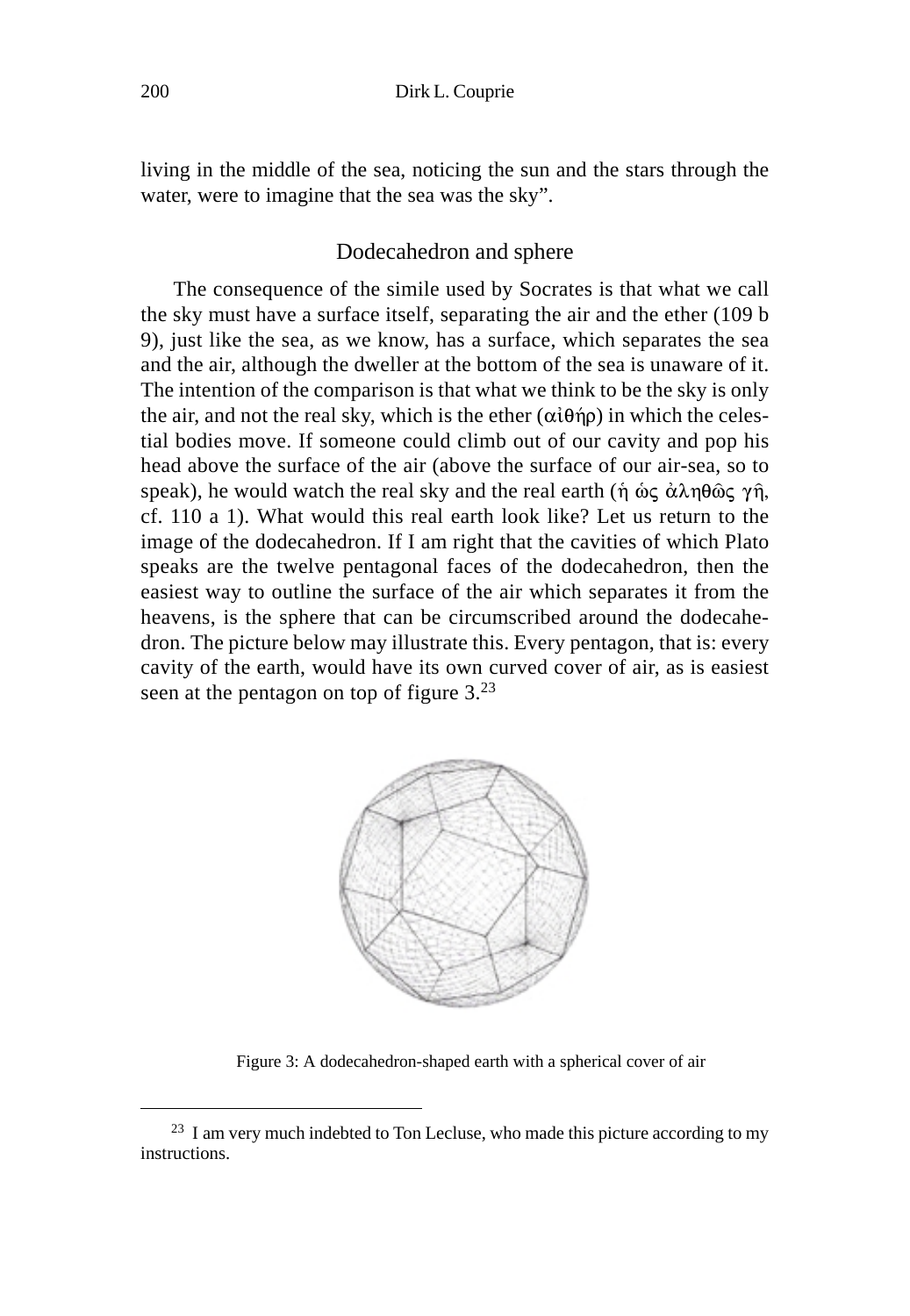The real earth, then, will look like a sphere, on which, so to speak, the seams of the pentagonal panels are visible, just as is the case with the balls of which Plato speaks. The dwellers on the real earth, then, live around our air-sea and around that of the other hollows, just as we live like frogs around the sea (109 b 3). We may even imagine that some live more inland, where the seams between the pentagonal panels are rather broad. How we have to imagine the "islands encompassed by air near the mainland" (111 a 6–7), where some people live on the real earth, has been visualized very nicely by Friedländer.24

The faces of the dodecahedron will also show some different colors, as Plato describes in 110 c. Apparently, we have to imagine looking at the real earth ( $\hat{\eta}$  ως  $\dot{\alpha} \lambda \eta \theta \hat{\omega} \zeta \gamma \hat{\eta}$ ) from above. Our eye, as it were, penetrates the air above the several cavities of the earth. Some of the hollows to the north of our region will show a bright whiteness, as they are covered with snow and ice, whereas those to the south, which are burnt by the sun will look purple and golden. The result might be, as Burnet suggests at 110 b 7: "Each of the twelve pentagons has its own color".25 Thus, the whole looks like a multicolored ball.

### The cavities in the earth and the allegory of the cave

Many authors have noticed the resemblance of Plato's description of the cavities in the earth with the allegory of the cave in his *Republic* 514 a ff. Few, however, have tried to work out this correspondence. Perceval Frutiger has printed both allegories in two columns next to each other.<sup>26</sup> As such, however, this does not say very much. The main difficulty is, that the allegory of the cave is a parable from the beginning to the end. It is, so to speak, the tale of a spiritual journey. The story of the earth-dwellers in the *Phaedo*, on the contrary, is, at least partially, meant as the empirical truth about the earth. This ambiguity is the main source of the differences between the two similes.

Some authors seem to believe that the parallels between the two stories consist of the description of three analogous levels. In the allegory of the cave we have the men who are chained and look at the wall, then the people who carry puppets behind their backs, and finally the people out-

<sup>24</sup> Friedländer (n. 20) 99 Abb. 2.

<sup>25</sup> J. Burnet (n. 19) 132. See also Calder (n. 4) 123.

<sup>26</sup> P. Frutiger, *Les mythes de Platon. Étude philosophique et littéraire* (Paris 1928) 64–65.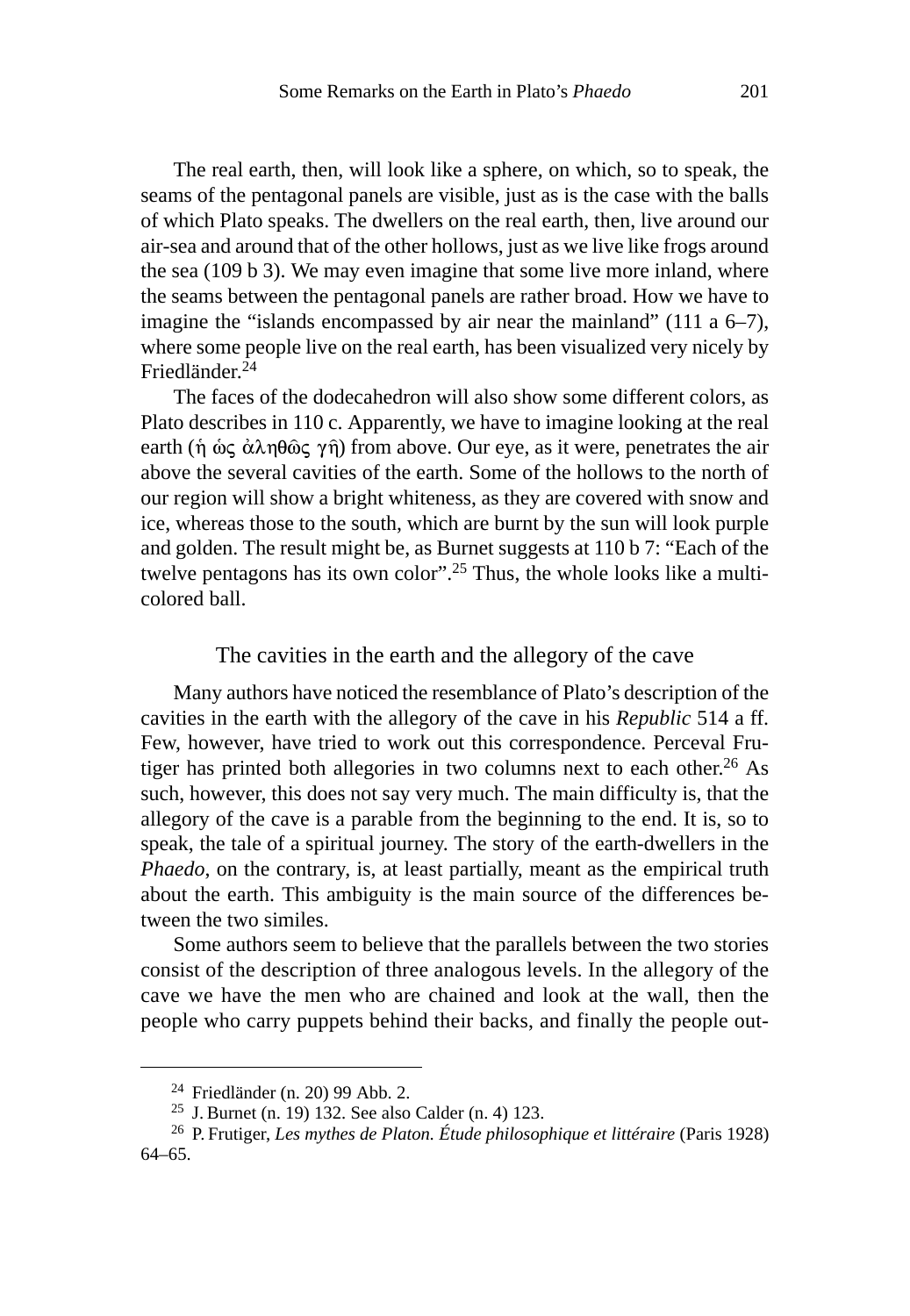side the cave. Correspondingly, they say, in the exposition of the cavities of the earth we have the person at the bottom of the sea, then the people above the sea at the bottom of their cavity, and finally the people above the air on the real earth. $27$ 

I think this rendering is a misunderstanding of Plato's intention in the *Phaedo*. The alleged person at the bottom of the sea is introduced by Plato not as a separate level of existence, but as nothing else than a comparison to make clear the position of our own existence within one of the hollows of the earth. In a similar way, the ants and frogs that live around a pound are introduced at 109 b in order to explain how we live around the shores of the Mediterranean Sea, and not as a separate level of existence. Moreover, in this interpretation the inhabitants of the other cavities do not play a separate role, whereas at 109 b they are introduced as an important part of the description of the earth.

Let us look at both stories somewhat more precisely. The starting point of the allegory of the cave in the *Republic* is the people that are chained and look at the wall. They obviously correspond to the people in the *Phaedo* that live in the cavity which is formed by the Mediterranean basin. The second step is, that we have to learn that our hollow is just one of many cavities on the earth, in other words, that we are not alone. This corresponds to the discovery of the prisoners in the cave who see, when they are unchained, that they are not alone, but that behind their backs other people live, who throw the images on the wall that was before them. The people they meet behind the wall live in the cave as well. The other people in the *Phaedo* also live in cavities, just like we, albeit this time in other cavities, behind the mountains that surround our cavity. The final step in the *Phaedo* is that we have to realize that the real earth is beyond the air, which we would see if we were able to climb to the air's surface or to grow wings. This parallels the real earth which is seen by the one who, in the allegory of the cave, manages to climb out of the cave. Perhaps a little diagram may elucidate the correspondences:

 $27$  So e. g. J.-F. Pradeau, "Le monde terrestre. Le modèle cosmologique du mythe final du 'Phédon'", *Revue Philosophique de la France et de l'Étranger* 121 (1996) 84: "C'est le sens de la comparaison tripartite (la partie pure de la terre, notre partie, celle, marine, des poissons; où chacun habite le ciel et de celui qui lui succède …". Another example is D. Clay, "The Art of Glaukos (Plato's *Phaedo* 108 d 4–9), *AJPh* 106 (1985) 230: "We are to the region that lies above us as fish (!) are to humans dwelling above the sea". See also M. G.J. Beets, *From Time to Eternity. A Companion to Plato's Phaedo* (Baarn, 2003) 256.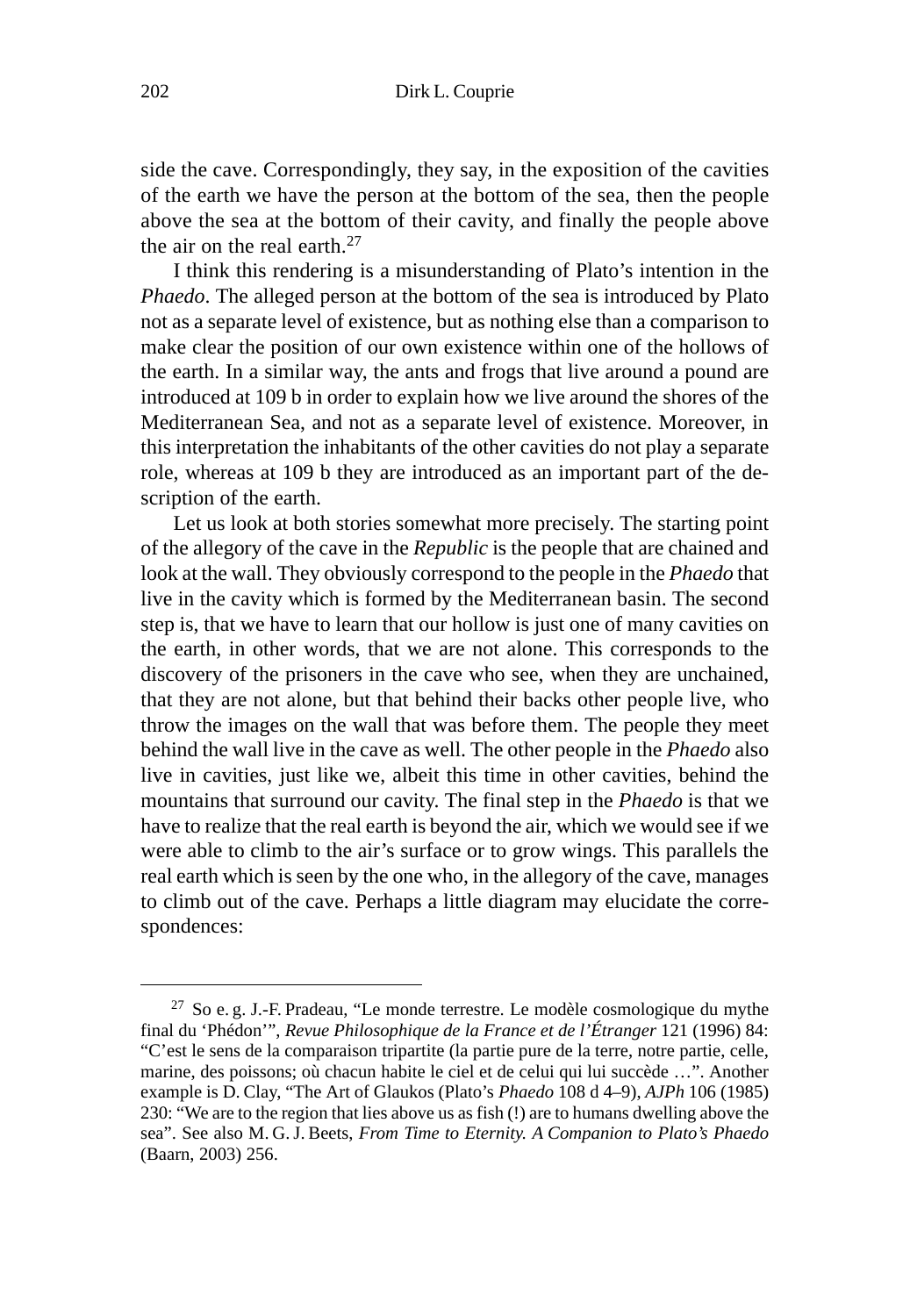| the apparent and the real                                   | the allegory of the cave          |
|-------------------------------------------------------------|-----------------------------------|
| earth in the Phaedo                                         | in the Republic                   |
| the people that live in one of<br>the cavities of the earth | the chained people in the cave    |
| the people that live elsewhere                              | the people elsewhere in the cave, |
| in other cavities                                           | behind the wall                   |
| the people that live above the air of the                   | the people outside the cave that  |
| cavities, on the surface of the real earth                  | live on the surface of the earth  |

# The apparent and the real earth

One may differ in opinion as to the question, where in the *Phaedo* the description of the empirical earth ends and the mythical story begins. There is, after all, a general agreement that the description of the subterranean rivers and of the Tartarus at 111 d ff. is no longer meant as an empirical description of the earth. Plato ends this discussion with the words: "No man of sense should affirm decisively that all this is exactly as I have described it" (114 d 1–2). But how much of this judgment also bears upon the foregoing description of the earth is unclear. According to Detlev Fehling, the whole description of the shape of the earth in the *Phaedo* is mythological.<sup>28</sup> And also Perceval Frutiger holds that the passage  $108 \text{ c} - 113 \text{ c}$  as a whole is mythical.<sup>29</sup>

I think that the most natural way to read the text is to acknowledge that it is embedded in an eschatological context (107 d 5–108 c 5 and 113 d 1– 114 c 9), concerning the fate of the soul after death and its journey into Hades and from there to its appropriate place. Within this context it is evident that the 'real earth', above the air-see, belongs to the mythical part of the story. It is said with so many words, that this place is also the destination of the souls of those who have lived exceptionally good lives (114 b). I maintain, however, that the description of the cavity in which we live, the other cavities in which other people live, as well as the shape of the earth as expressed by the image of the dodecahedron, are meant as a description of what we would call the empirical earth. Plato's point is, however, that the empirical earth, which people are inclined to call the real earth, is only the apparent earth. His description of the empirical earth is subordinated to the

<sup>28</sup> See Fehling (n. 3) 196: "Die 'Erde' Platos ist also nicht nur in der Form eines Mythos dargestellt, sie ist auch etwas rein Mythisches, ja Jenseitiges".

 $29$  Frutiger (n. 26) 61 ff.